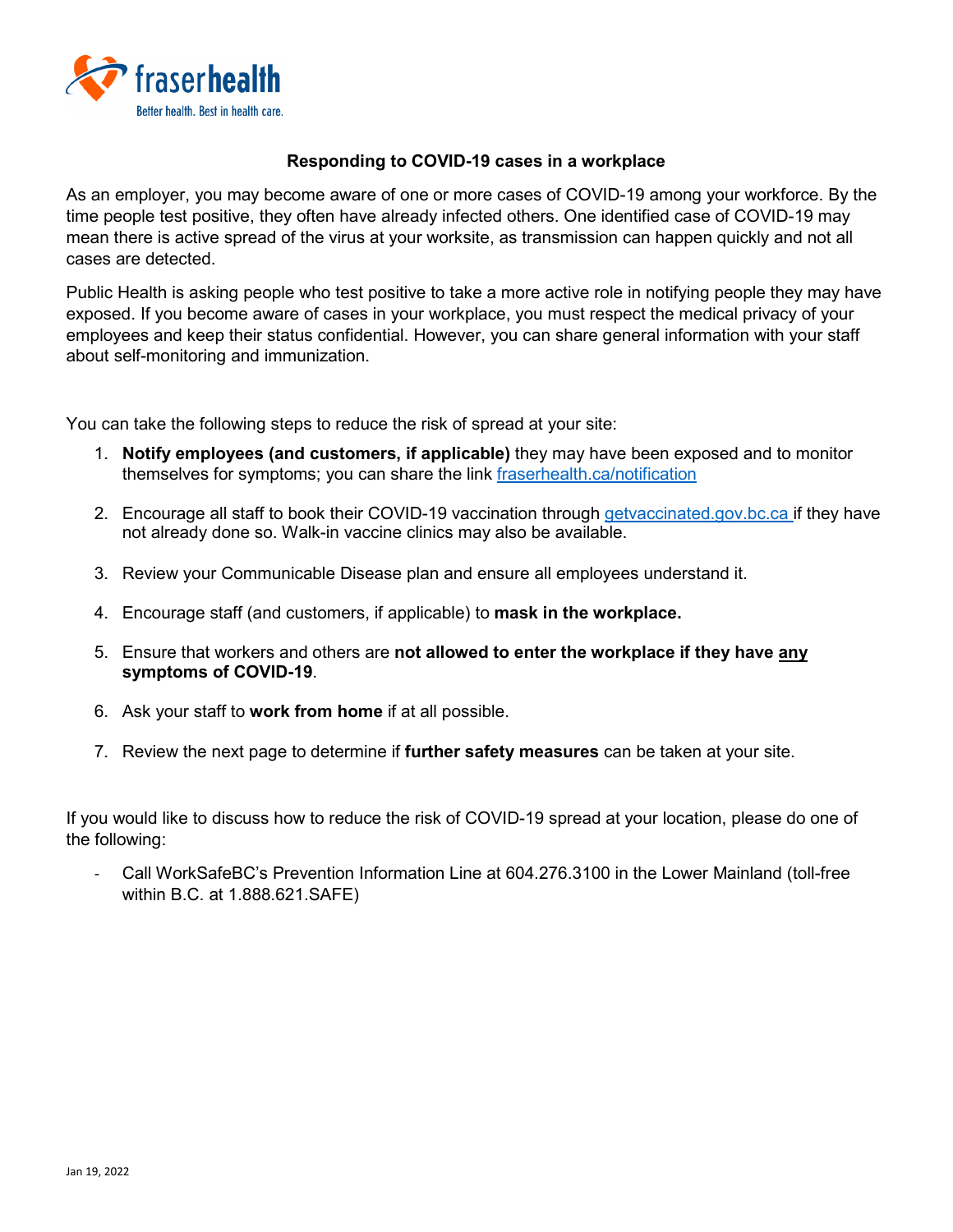

# **HIGH-YIELD ACTIONS TO DECREASE COVID-19 RISK**

Healthy staff and healthy customers means healthy businesses. Here are measures you can take now to protect your business.

## **COVID-19 safety plans**

Businesses should have a COVID-19 Safety Plan. The goal of the plan is to reduce the spread of communicable diseases at your business, with inclusion of COVID-19 relevant measures. See WorkSafeBC for more information on COVID-19 safety plans at [https://www.worksafebc.com/en/resources/health](https://www.worksafebc.com/en/resources/health-safety/checklist/covid-19-safety-plan-0821?lang=en)[safety/checklist/covid-19-safety-plan-0821?lang=en](https://www.worksafebc.com/en/resources/health-safety/checklist/covid-19-safety-plan-0821?lang=en)

## **Masking of staff and patrons**

Employers are encouraged to recommend staff and patrons mask while indoors, especially when they are unable to maintain at least 2 metre distance. Masks must cover the nose and mouth. Face shields are not an adequate substitute. Well-fitting, medical grade masks are better than cloth masks, especially respirator grade masks like N95s. More information about choosing effective masks can be found here: [COVID-19](https://www.canada.ca/en/public-health/services/publications/diseases-conditions/types-masks-respirators.html)  [mask use: Types of masks and respirators -](https://www.canada.ca/en/public-health/services/publications/diseases-conditions/types-masks-respirators.html) Canada.ca.

## **Ventilation**

While physical distancing reduces the risk of COVID-19 spread, COVID-19 can still spread at longer distances, especially in poorly ventilated areas. Take advantage of every opportunity to increase ventilation or use better ventilated areas, including maintaining your HVAC system, opening windows, and holding meetings/taking breaks in larger spaces or outdoors. More information about the role of ventilation in reducing the spread of COVID-19 can be found here: [COVID-19: Guidance on indoor ventilation during the](https://www.canada.ca/en/public-health/services/diseases/2019-novel-coronavirus-infection/guidance-documents/guide-indoor-ventilation-covid-19-pandemic.html)  pandemic - [Canada.ca.](https://www.canada.ca/en/public-health/services/diseases/2019-novel-coronavirus-infection/guidance-documents/guide-indoor-ventilation-covid-19-pandemic.html)

#### **Common areas**

Make sure there is physical distancing in every place an employee goes during their day, and during every task they perform.

Physical distancing must also apply to all common locations, e.g. lunch rooms, break rooms, bathrooms, punch stations, equipment rooms, locker rooms and any other common areas where employees normally gather. You can help reduce risk by:

- Setting maximum capacities for all common spaces to ensure there is enough space for physical distancing. Encourage employees to use alternative spaces for lunch and breaks to reduce crowding.
- Limiting simultaneous use of common spaces by different teams of employees
- Re-implementing plexiglass barriers and providing personal protective equipment if physical distancing cannot be maintained at all times.
- Providing employees with their own work vehicles, if applicable.
- Ensuring handwashing stations and cleaning supplies are readily available

## **Encourage all staff to get their COVID-19 vaccinations**

- COVID-19 vaccination is highly recommended to protect your employees' health and the health of those they work with.